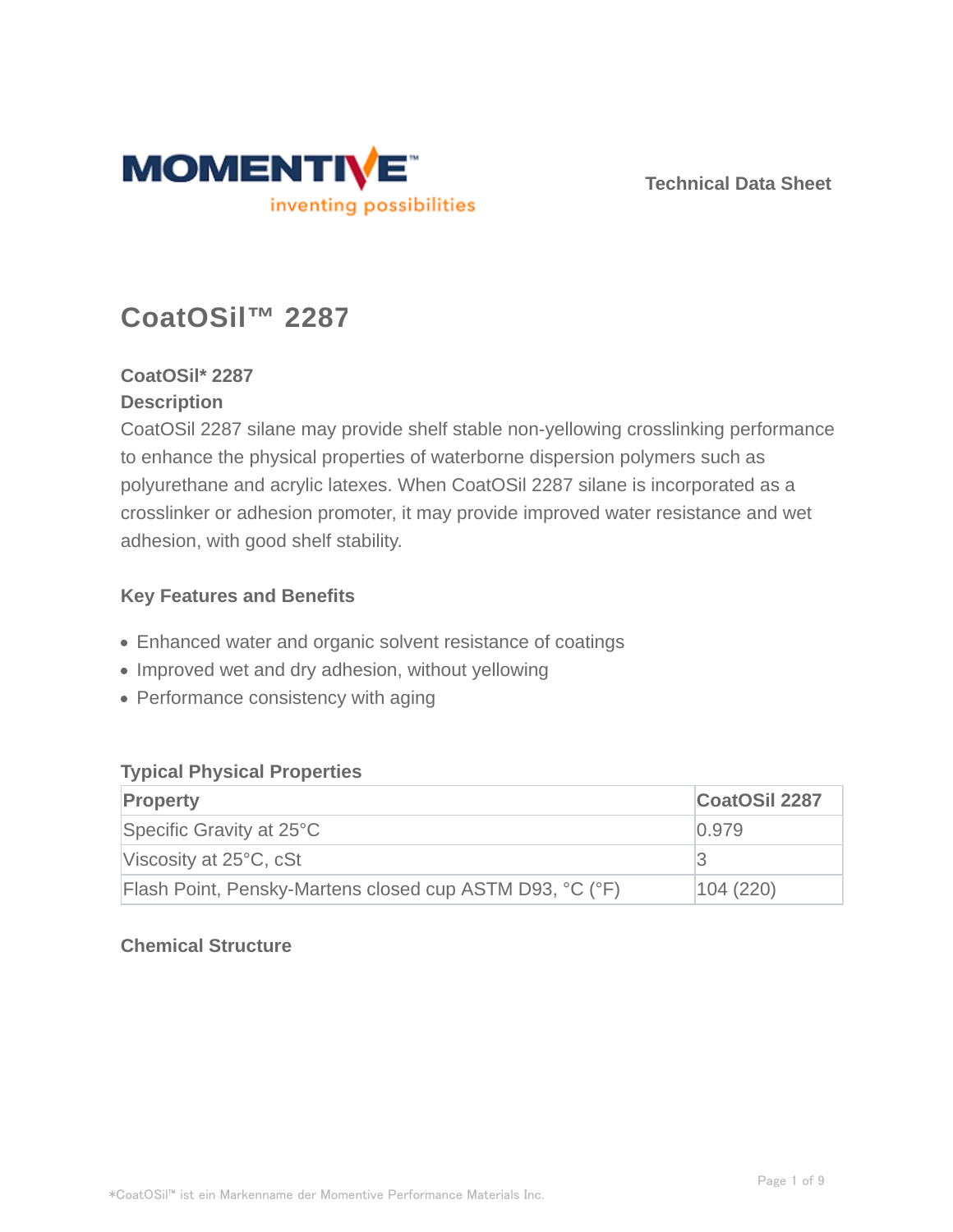

# **Potential Applications**

CoatOSil 2287 silane is an excellent candidate to consider for formulations employing carboxylated latexes (acrylic, SBR, polyurethane, etc.) exhibiting a pH between 6 and 8.5.

CoatOSil 2287 silane may be employed as an adhesion promoter or crosslinker. It may be suitable for use as a water stable single component crosslinker in applications such as:

- Wood furniture and flooring finishes
- Metal coatings

In such applications, CoatOSil 2287 silane may provide a means of replacing a 2 part waterborne coating with a single component system. The potential benefits of a silane crosslinked water stable single component system include reduced scrap, improved process efficiency and reduced crosslinker toxicity.

# **Table 1: Acrylic Latex Wood Coating Test Formulation**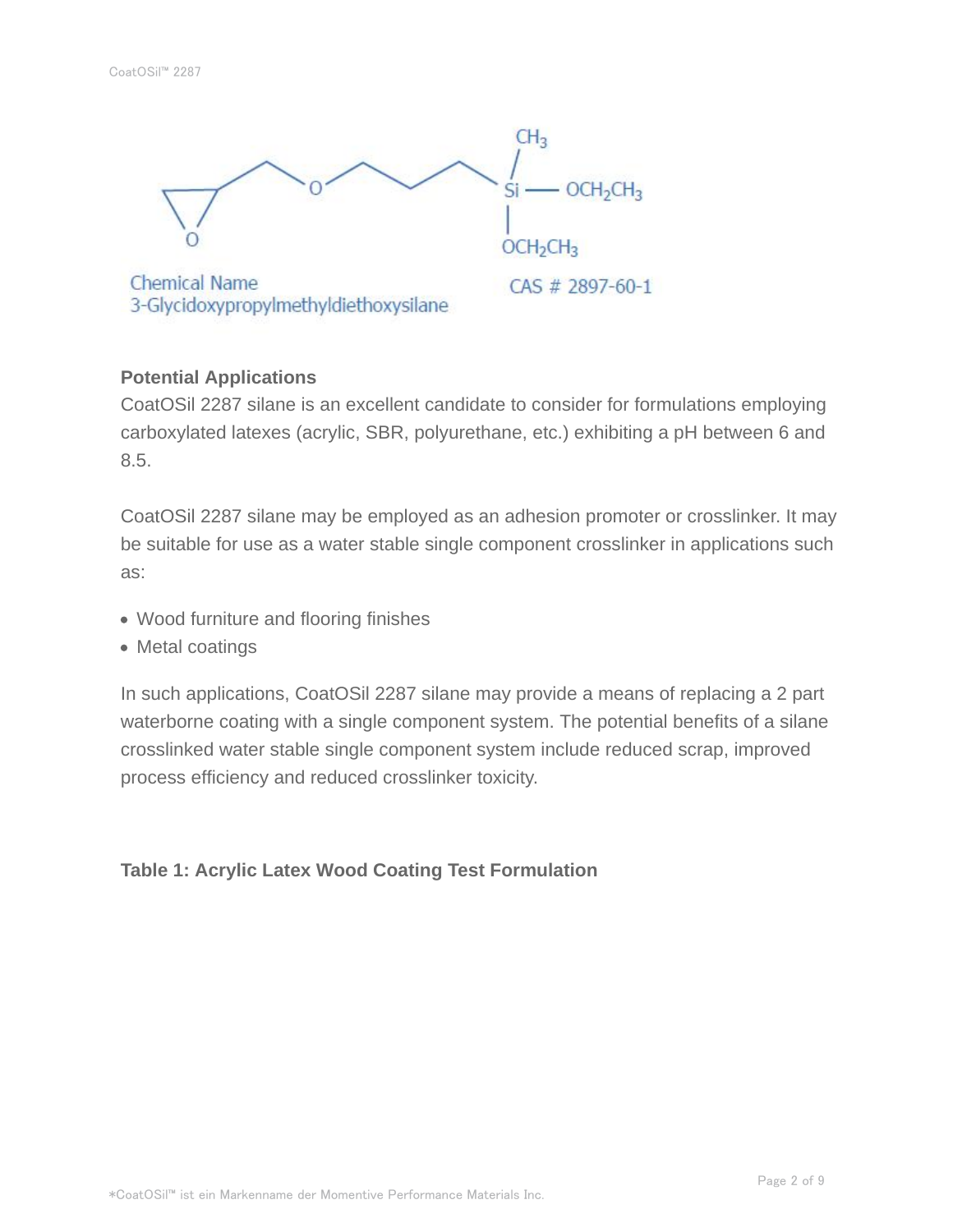| Material                                                                  | Phr            | Control Silane modified<br>Phr |
|---------------------------------------------------------------------------|----------------|--------------------------------|
| First step                                                                |                |                                |
| Latex (45% solids, acid number = $48, \text{MFFT} < 5^{\circ} \text{C}$ ) | 69.5           | 69.5                           |
| Water                                                                     | 9.5            | 8.3                            |
| CoatOSil 2287 Epoxysilane                                                 | 0.0            | 1.2                            |
|                                                                           |                | (induction time of 2 days)     |
| Second step                                                               |                |                                |
| Matting agent                                                             | 0.9            | 0.9                            |
| Water                                                                     | $\overline{4}$ | $\overline{4}$                 |
| CoatOSil 1211 Surfactant                                                  | 0.2            |                                |
| Coalescing agent                                                          | 9              | $\Theta$                       |
| Wax dispersion                                                            | 4.3            | 4.3                            |
| <b>Wax dispersion</b>                                                     | 2.5            | 2.5                            |
| Ammonium Hydroxide (25%)                                                  | 0.1            | 0.1                            |
| Total                                                                     | 100            | 100                            |

Note: Ratio of epoxysilane to acid functionality of resin = 0.08% silane per mg KOH acid number (3.8 phr) Test data. Actual values may vary.

# **Reactivity Characteristics**

CoatOSil 2287 silane reacts with carboxyl groups in anionic polymers to produce a silylated polymer. An acid number of 15 or greater is necessary to have enough sites for effective silylation and crosslinking during coalescence and cure of the coating.

It is recommended that the silane be added to the latex and then allowed to stand for one to three days before the mixture is applied to a substrate. This induction time is polymer dependant and must be checked prior to final tests or application. As the modified latex typically stays shelf stable, it is usually not a problem to keep material for induction prior to industrial applications. Figure 1 illustrates the pH change (relative to the latex control) that occurs as the -COOH group is reacted with the glycidoxy group.

# **Figure 1: Impact of Epoxysilane on pH of Acrylic Latex**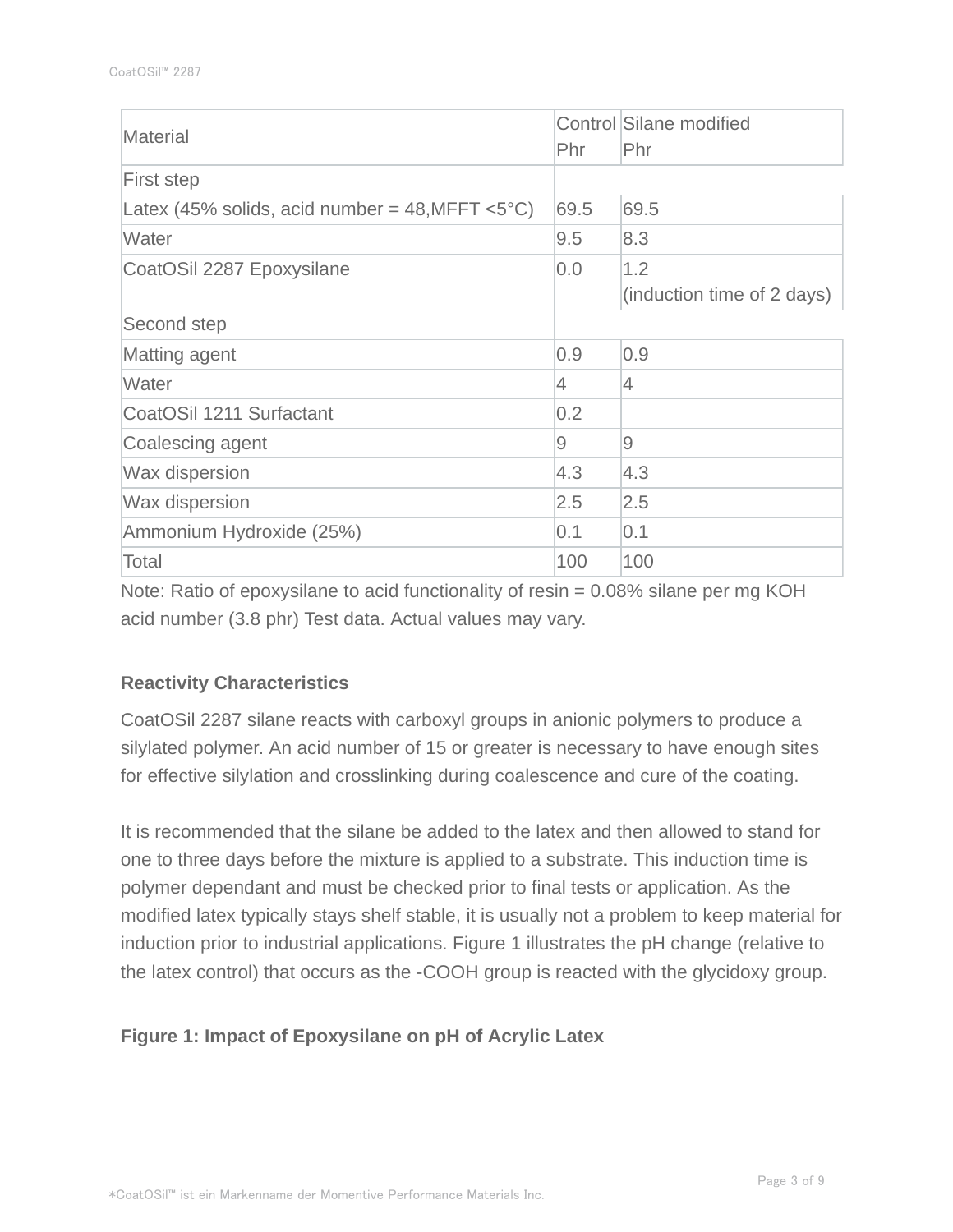

Note: Test data. Actual results may vary.

#### **Shelf Stability Performance**

CoatOSil 2287 silane may help deliver enhanced crosslinking and adhesion performance without the rapid loss of shelf stability observed with methoxysilanes. Figure 2 illustrates the effect of aging on viscosity of the acrylic latex formulation described in Table 1.

# **Figure 2: Waterborne Acrylic Latex Shelf Stability - Change in Viscosity at Ambient Conditions**



Note: Test data. Actual results may vary.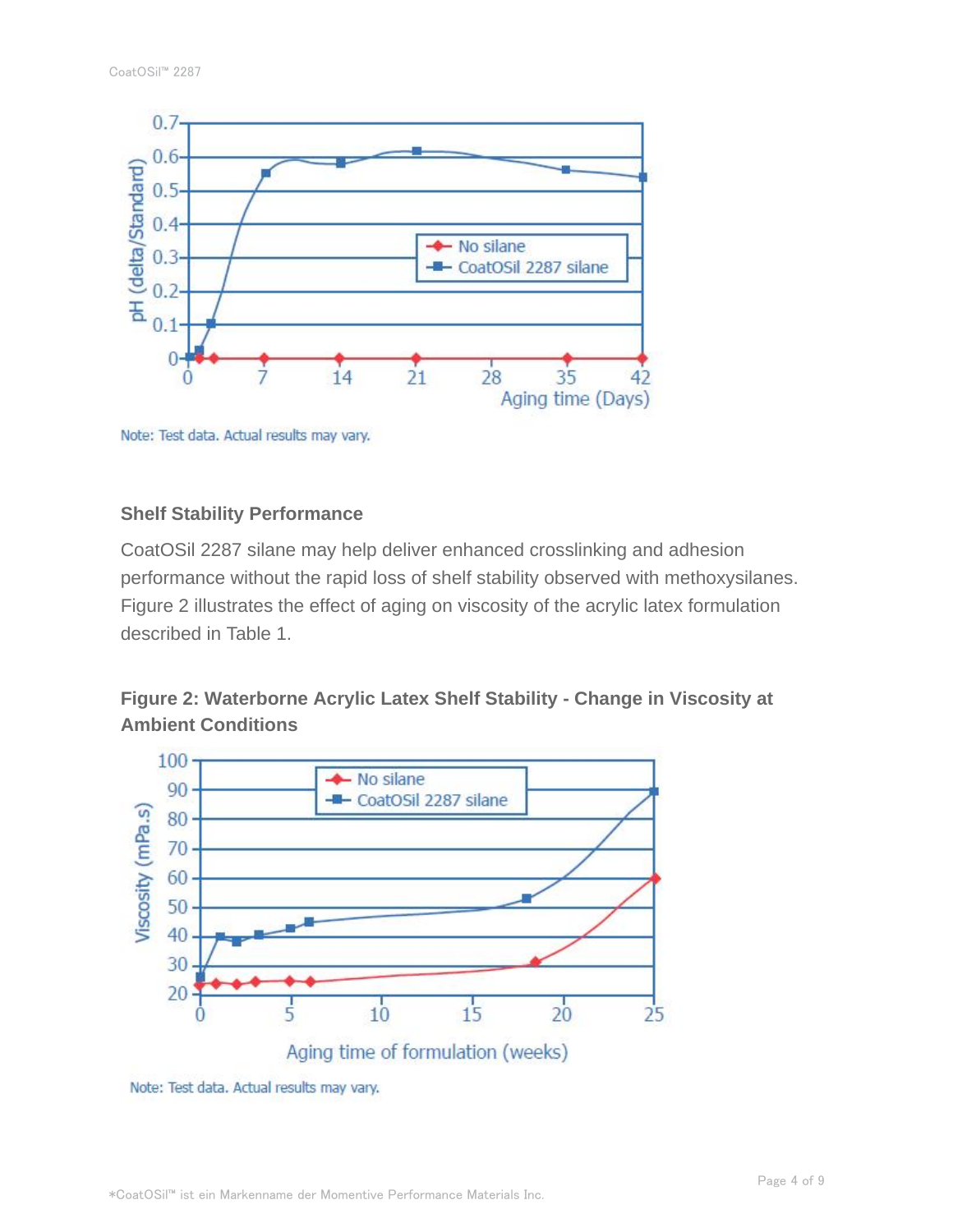# **Crosslinking Performance**

CoatOSil 2287 silane delivers high gel content by crosslinking polymer chains. Figure 3 illustrates the measured gel content of the acrylic latex formulation described in Table 1. Figure 4 shows the potential improvement in solvent resistance for the same formulation with and without CoatOSil 2287 and Figure 5 illustrates the potential improvement in water resistance. The different figures illustrate the effects of freshly modified latexes after one week or of aged latexes after 6 months storage.



**Figure 3: Gel Content of Acrylic Latex Coating Cured with CoatOSil 2287 Silane**

**Figure 4: Solvent Resistance of Acrylic Latex Coating Cured with CoatOSil 2287 Silane**

Note: Test data. Actual results may vary.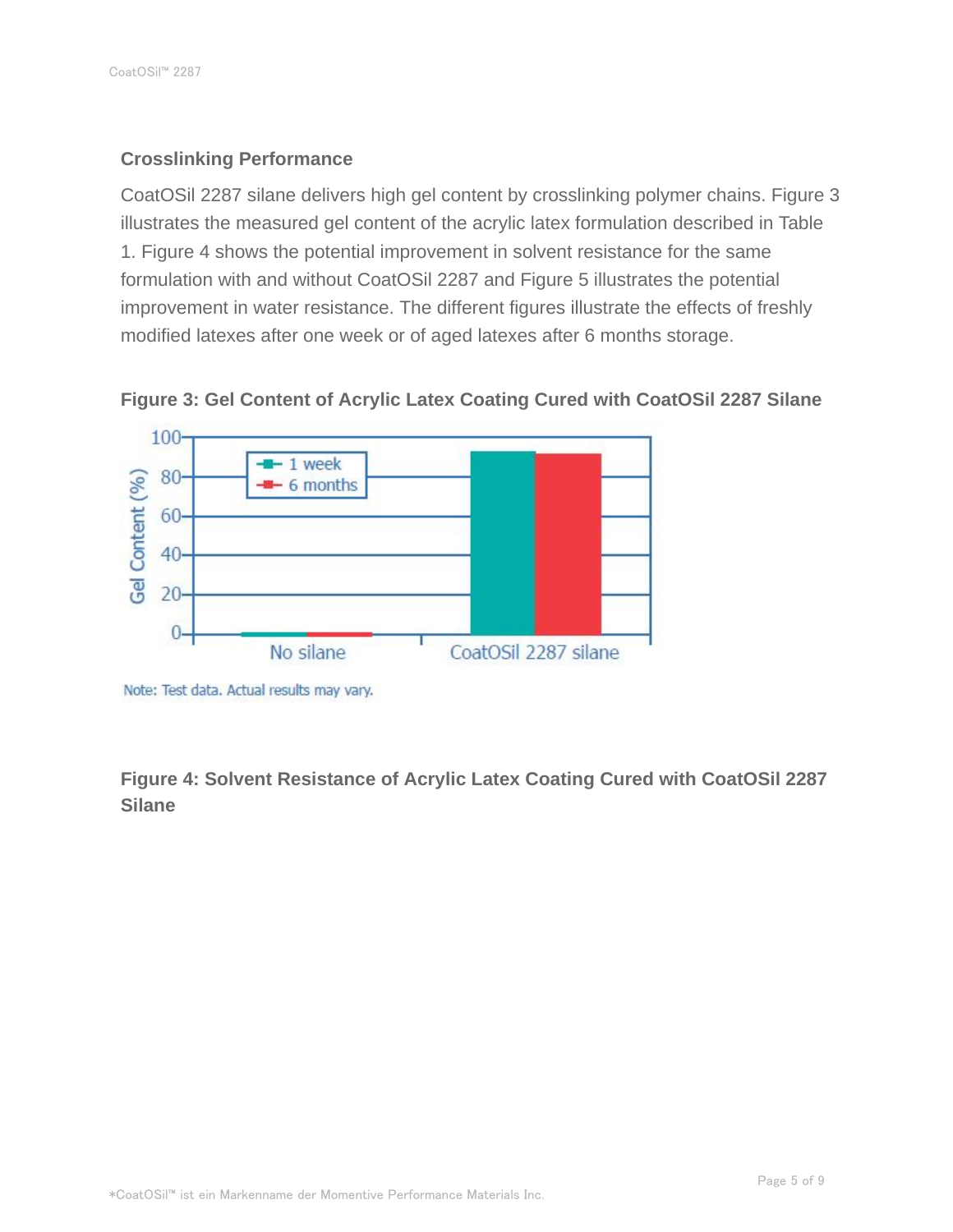

**Figure 5: Water Resistance of Acrylic Latex Coating Cured with CoatOSil 2287 Silane**



#### **Recommended Loading Levels**

Initial loading levels of 2.0 phr on resin solids are recommended for the development of improved performance through crosslinking. The formulation demonstrated in this bulletin had 0.08 weight % silane added for each unit of acid number. Higher levels may impact shelf life.

#### **Staining Resistance of Wood Coating**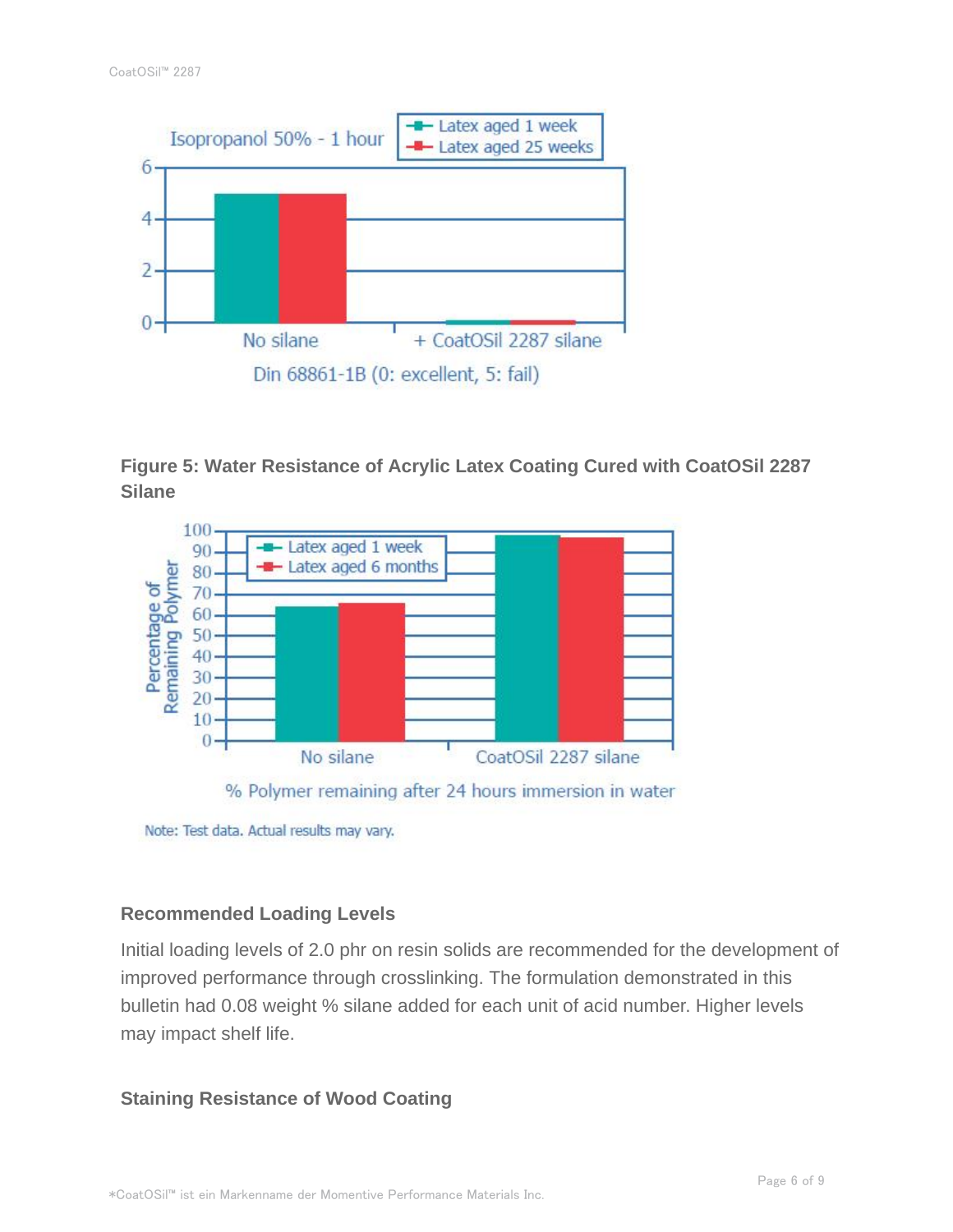Figure 6 shows the staining resistance of formulation given in Table 1 as applied on oak ply wood panels. Application procedure involves deposit of 130g/sqm of wet coating using a spray gun.

Staining tests are made according to DIN 68861-1B. Figure 6 reports tests for latex without silane and for Silylated Acrylic Latex (SAL) using CoatOSil 2287 silane aged 1 week or six months.



Figure 6

Note: Test data. Actual results may vary.

# **Patent Status**

Standard copy to come

# **Product Safety, Handling and Storage**

Standard copy to come **Limitations** Standard copy to come

# **Contact Information** Email commercial.services@momentive.com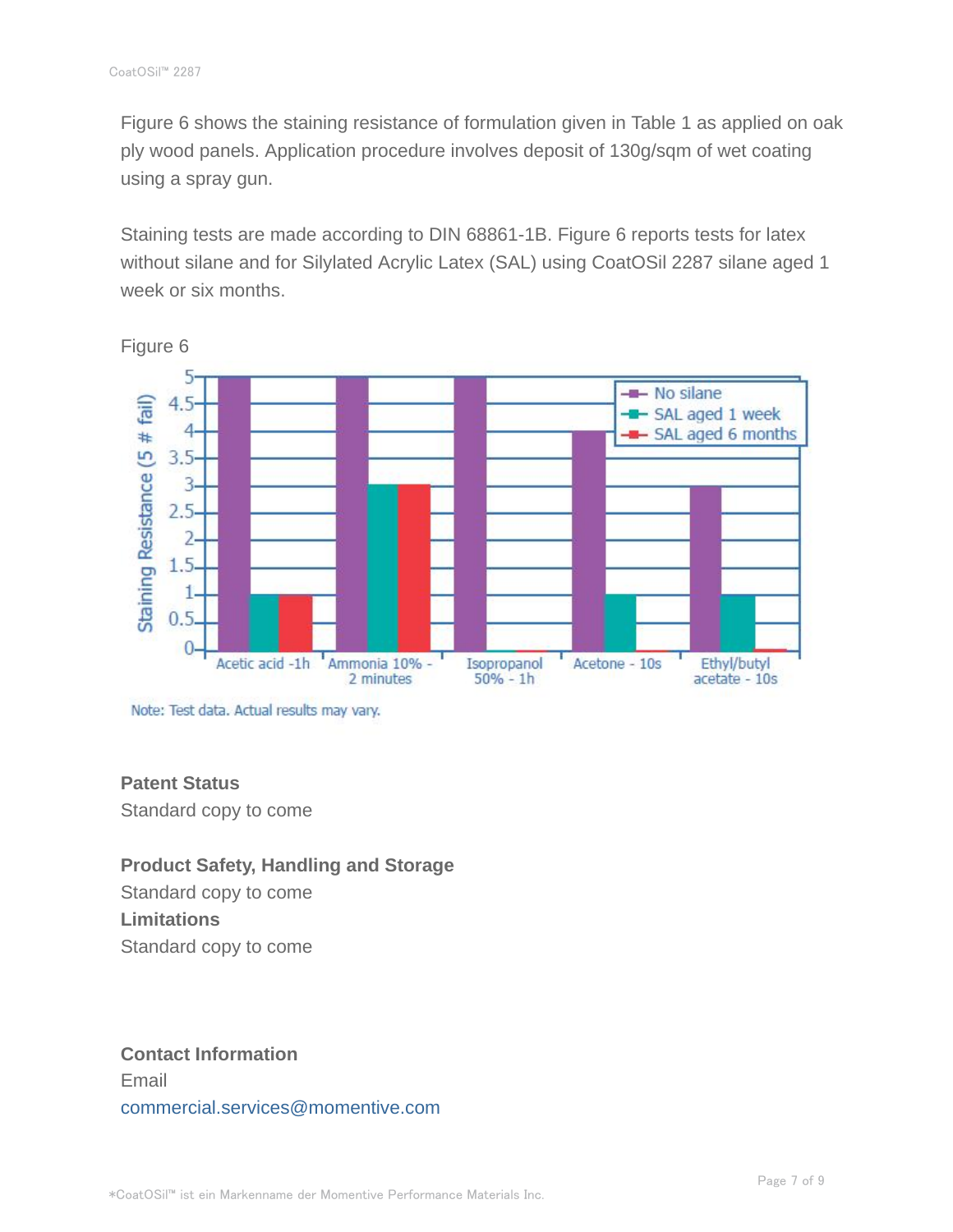| <b>Latin America</b> | <b>EMEAI- Europe, Middle</b><br>East, Africa & India | <b>ASIA PACIFIC</b> |
|----------------------|------------------------------------------------------|---------------------|
| <b>Brazil</b>        | <b>Europe</b>                                        | China               |
| +55 11 4534 9650     | +390510924300                                        | 800 820 0202        |
| <b>Direct Number</b> | Direct number                                        | Toll free           |
|                      |                                                      | +86 21 3860 4892    |
|                      |                                                      | Direct number       |
| <b>Mexico</b>        | India, Middle East &                                 | Japan               |
| +52 55 2169 7670     | <b>Africa</b>                                        | +81 3 5544 3111     |
| Direct Number        | + 91 44 71212207                                     | Direct number       |
|                      | Direct number*                                       |                     |
|                      | *All Middle Eastern                                  | <b>Korea</b>        |
|                      | countries, Africa, India,                            | +82 2 6201 4600     |
|                      |                                                      |                     |

For literature and technical assistance, visit our website at: www.momentive.com

#### **DISCLAIMER:**

**THE MATERIALS, PRODUCTS AND SERVICES OF MOMENTIVE PERFORMANCE MATERIALS INC. AND ITS SUBSIDIARIES AND AFFILIATES (COLLECTIVELY "SUPPLIER"), ARE SOLD SUBJECT TO SUPPLIER'S STANDARD CONDITIONS OF SALE, WHICH ARE INCLUDED IN THE APPLICABLE DISTRIBUTOR OR OTHER SALES AGREEMENT, PRINTED ON THE BACK OF ORDER ACKNOWLEDGMENTS AND INVOICES, AND AVAILABLE UPON REQUEST. ALTHOUGH ANY INFORMATION, RECOMMENDATIONS, OR ADVICE CONTAINED HEREIN IS GIVEN IN GOOD FAITH, SUPPLIER MAKES NO WARRANTY OR GUARANTEE, EXPRESS OR IMPLIED, (i) THAT THE RESULTS DESCRIBED HEREIN WILL BE OBTAINED UNDER END-USE CONDITIONS, OR (ii) AS TO THE EFFECTIVENESS OR SAFETY OF ANY DESIGN INCORPORATING ITS PRODUCTS, MATERIALS, SERVICES, RECOMMENDATIONS OR ADVICE. EXCEPT AS PROVIDED IN SUPPLIER'S STANDARD CONDITIONS OF SALE, SUPPLIER AND ITS REPRESENTATIVES SHALL IN NO EVENT BE RESPONSIBLE FOR ANY LOSS RESULTING FROM ANY USE OF ITS MATERIALS, PRODUCTS OR SERVICES DESCRIBED HEREIN.** Each user bears full responsibility for making